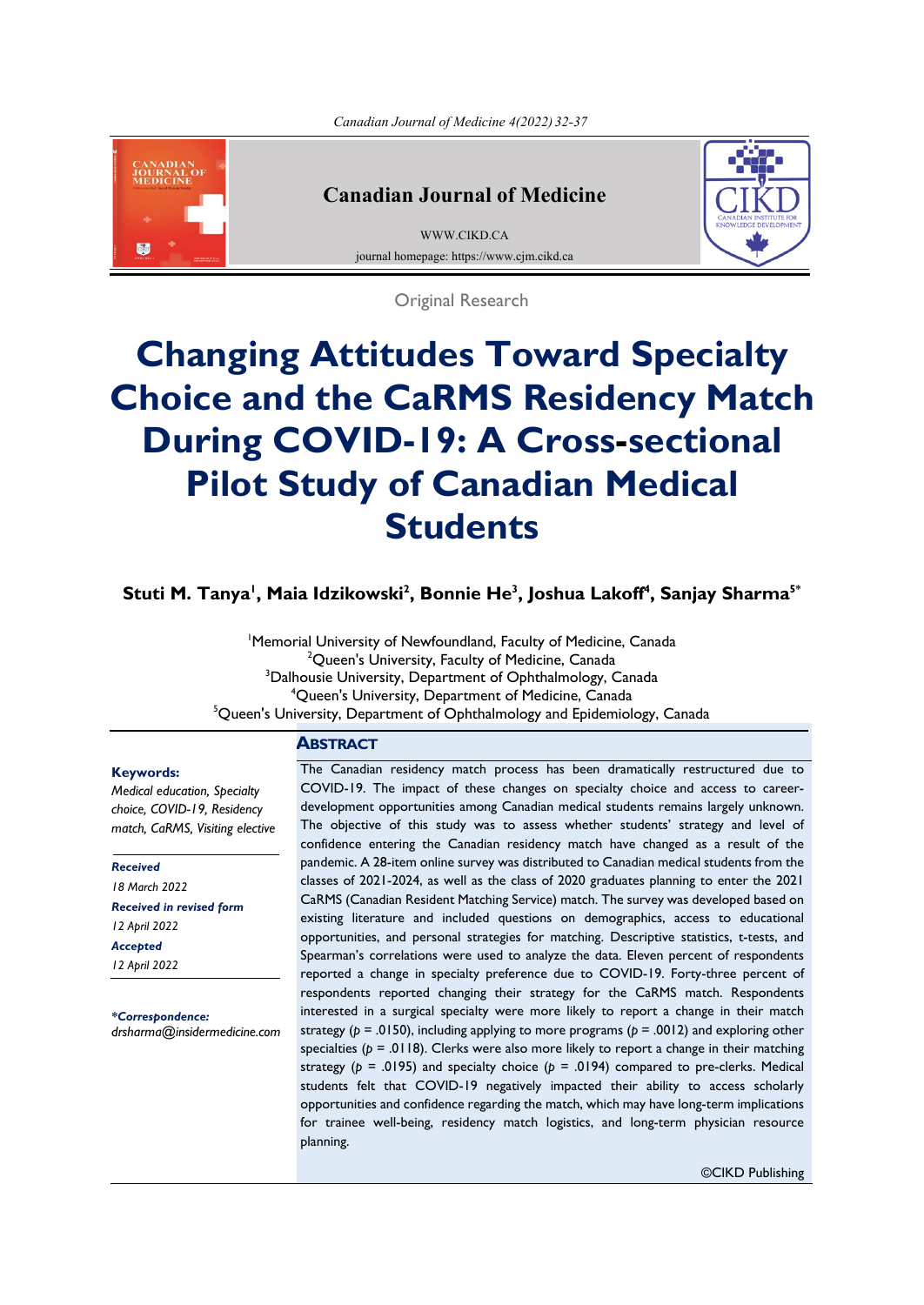## <span id="page-1-0"></span>**Background**

COVID-19 catalyzed an unprecedented paradigm shift in medical education, most notably due to disruptions in curriculum delivery and educational activities [\[1](#page-5-0)]. These changes have occurred both within and across institutional boundaries that govern national medical education. Canadian medical trainees are also witnessing a complete restructuring of the residency match process. Medical schools across the country halted clinical experiences for a variable period of four months, the Canadian Residency Matching Service (CaRMS) match timeline was delayed by a roughly equivalent period, and the Association of Faculties of Medicine of Canada (AFMC) cancelled visiting electives for the 2020-2021 academic year with delays and cancellations for the 2021-2022 cohort as well. Many critical components of the match process—such as reference letter eligibility, interview format, access to research opportunities, and exposure to program sites—were significantly altered due to the pandemic  $[2, 3-4]$  $[2, 3-4]$  $[2, 3-4]$  $[2, 3-4]$ .

 There is a paucity of literature regarding the effects of the pandemic on Canadian medical students' specialty choices and strategy entering the match process [[5\]](#page-5-0). We conducted a pilot study to explore the early perspectives and experiences of Canadian medical students regarding their training, personal and professional development, and preparation for the CaRMS match during this unprecedented global pandemic. Our hope is that these findings will help to contextualize the shifting attitudes of medical students for key stakeholders in Canadian medical education and physician resource planning.

### **Methods**

A 28-item online survey was developed in consultation with medical education experts and based on current literature on medical students' experiences with the training and match process. Questions included information on demographics, specialty preferences, access to careerdevelopment activities, and preparation strategies for the CaRMS match. The survey was hosted on the Qualtrics platform (Qualtrics XM, SAP, UT, USA). Medical students from the classes of 2020-2024 were invited to participate. Junior medical students (i.e., classes of 2023 and 2024) were classified as 'pre-clerkship' students, and senior medical students (i.e., classes of 2020, 2021, and 2022) were classified as 'clerkship' students.

 Demographic variables were documented as categorical data in frequency and percent. Basic statistics, including unpaired samples t-tests and non-parametric Spearman's correlations, were used to evaluate relationships between measured variables; p values < .05 were considered statistically significant. The survey was conducted in accordance with the Declaration of Helsinki, and data analysis only included responses from participants who consented to the use of their data for research purposes. This study received full REB approval.

#### **Results**

We included responses from 112 participants (69.6% women, 29.5% men, 0.9% non-binary or genderqueer) from the classes of 2020-2024, with the greatest representation (27.7%) from the class of 2024. The most commonly desired specialty choices were family medicine (25.4%), internal medicine (15.4%), and emergency medicine (16.1%). Demographic characteristics are listed in Table 1.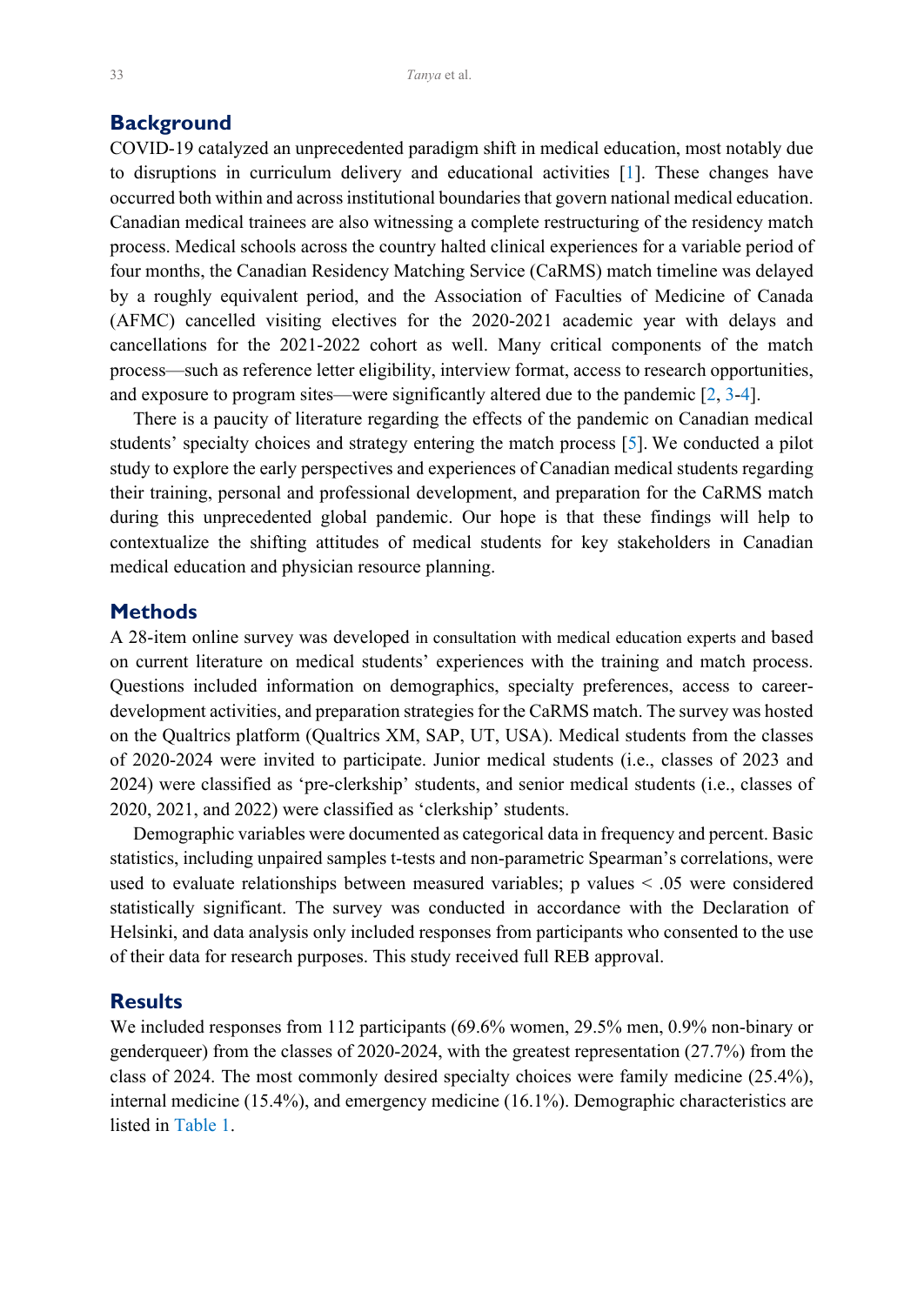|                              | Participants, n (%) |  |
|------------------------------|---------------------|--|
| Gender                       |                     |  |
| Women                        | 78 (69.6)           |  |
| Men                          | 33(29.5)            |  |
| Non-binary or genderqueer    | 1(0.8)              |  |
| <b>Graduation year</b>       |                     |  |
| 2020                         | 3(2.7)              |  |
| 2021                         | 29(25.9)            |  |
| 2022                         | 24(21.4)            |  |
| 2023                         | 25(22.3)            |  |
| 2024                         | 31(27.6)            |  |
| <b>Pre-medical education</b> |                     |  |
| High school                  | 2(1.8)              |  |
| Undergraduate                | 60(53.6)            |  |
| Master's                     | 29(25.9)            |  |
| PhD                          | 1(0.9)              |  |
| Postdoctoral                 | 1(0.9)              |  |
| Professional                 | 11(9.8)             |  |
| Other                        | 8(7.1)              |  |

**Table 1***.* Demographic characteristics of study participants

 Over half (52.7%) of respondents felt that COVID-19 had a negative impact on their academic and career-building opportunities (Figure 1). The top three domains which respondents felt were most negatively impacted by COVID-19 were access to clinical experiences (92.0%), social and professional networking (85.7%), and international experiences (72.3%). Access to research opportunities was the least negatively impacted (46.4%) and also had the highest number of responses indicating neither positive nor negative impact (47.3%).





Over two-thirds (65.2%) of respondents reported that their speciality choices changed due to COVID-19 and 25.0% of respondents reported that they will be altering their match strategy. With respect to confidence entering the CaRMS match, 8% of respondents were very confident, 49% of respondents were moderately confident, 36% of respondents were slightly confident, and 7% of respondents were not confident at all [\(Figure 2](#page-3-0)). Those who were interested in a surgical specialty were more likely to report a change in their match strategy ( $p = .0150$ ), including applying to more programs ( $p = .0012$ ) and exploring other specialties ( $p = .0118$ ). In addition, students interested in surgical subspecialties were more likely to find that COVID-19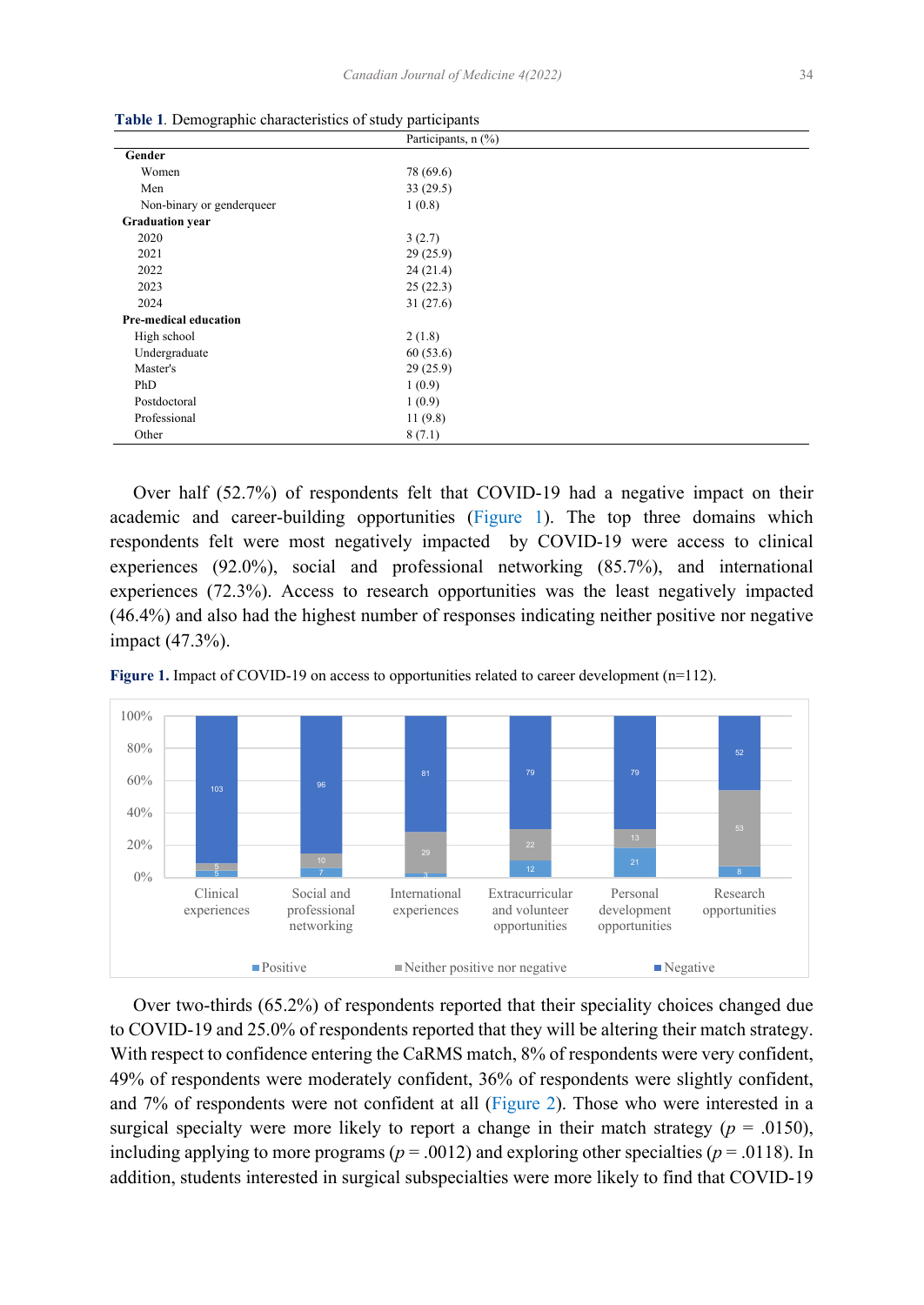<span id="page-3-0"></span>had hindered their ability to pursue extracurricular activities ( $p = 0.0345$ ) and opportunities for personal development, such as hobbies outside of medicine (*p* = .0082).



**Figure 2.** Confidence of respondents entering the CaRMS residency match  $(n = 112)$ 

 Among clerks, poor access to out-of-province clinical opportunities was more likely to be associated with changes in specialty choice ( $p = 2.25e-8$ ), matching strategies ( $p = 3.82e-4$ ), and diminished confidence  $(p = .002)$  with the CaRMS match. Clerks were also more likely to report a change in their match strategy ( $p = .0195$ ) and specialty choice ( $p = .0194$ ) compared to pre-clerks. As well, clerks were more likely to report that COVID-19 had an impact on accessing research projects ( $p = .0294$ ), extracurricular activities ( $p < .0001$ ), and global health opportunities (.0029) compared to pre-clerks. Respondents who felt that COVID-19 had a negative impact on their ability to match reported low confidence entering the match ( $p = .001$ ), higher likelihood in changing their specialty preference ( $p = 0.032$ ), and the need to alter their strategies to facilitate a successful match.

## **Discussion**

Our study suggests numerous implications of COVID-19 on Canadian medical students' preparation for the CaRMS match secondary to reduced access to clinical, scholarly, and social experiences. First, we found that access to both professional and extracurricular opportunities were negatively impacted by COVID-19. A United Kingdom study by Choi et al. similarly found that senior medical students felt their confidence and preparedness to transition from a student to a physician role was negatively impacted by the cancellation of student assistantships, written examinations, and OSCEs. The greatest impact came from cancellation of student assistantships, which would be equivalent to a clerkship rotation in Canada [[5\]](#page-5-0). Choi et al.'s findings align with ours as we found that clerks were more impacted than pre-clerks with respect to changes in specialty choice, confidence entering the match, and access to career-development opportunities. Clerks, in particular, are facing the brunt of changes to specialty choice and approach to the residency match since COVID-19-related delays and shortening of clerkship rotations, cancellation of visiting electives, and uncertainty regarding the match have primarily affected clerkship cohorts.

 In addition, students who reported a decreased level of self-confidence with their ability to match were more likely to indicate a shift in their specialty preference and matching strategy.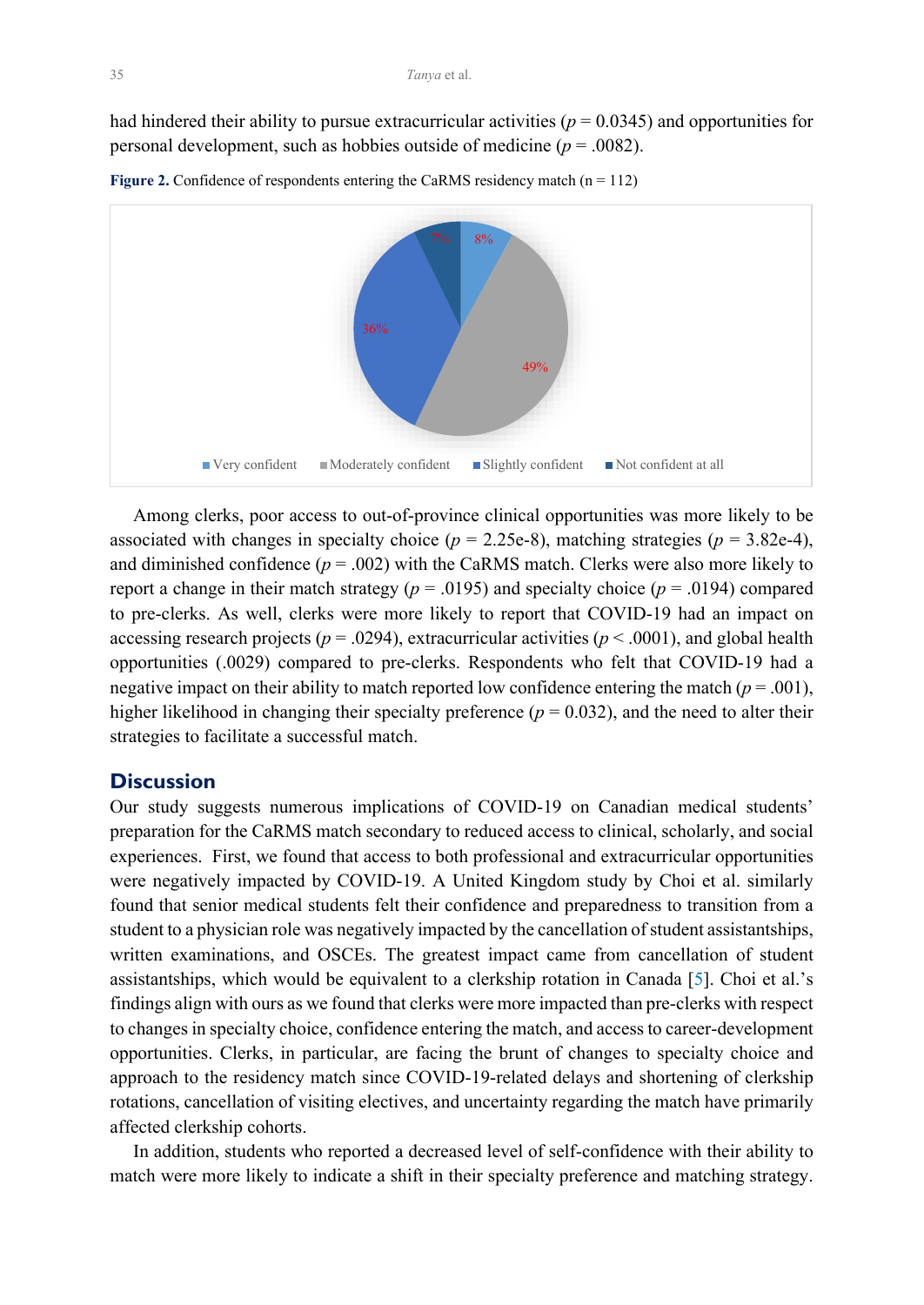<span id="page-4-0"></span>This sentiment was also echoed by American medical students as Byrnes et al. showed that 20.2% of students felt the pandemic affected their specialty choice, primarily due to the inability to explore specialties of interest and bolster their residency application [[6\]](#page-5-0). Decreased clinical exposure as a result of delays and cancellations may affect the confidence in one's specialty interest, developing a successful application for that specialty, and eventually incurring a successful match outcome. As a result, learners may be inclined to switch their specialty choice and matching strategy.

 Byrnes et al. also demonstrated that the overwhelming majority of third-year respondents were concerned about reference letters (81%) and away rotations (73.8%), which are the Canadian equivalent of a visiting elective [[6\]](#page-5-0). Many students rely on visiting electives for exposure to a specialty and program, as well as an opportunity to acquire reference letters which are a heavily weighted metric in the residency match evaluation process [\[7](#page-5-0)]. The cancellation of visiting electives for the classes of 2021 and 2022, defined in our study as clerks, changes many components of the match preparation process and may lead to a decreased sense of confidence as these cohorts learn to navigate unchartered waters. Indeed, 65.2% of respondents in our study reported that their specialty choice changed due to COVID-19—this figure may eventually manifest as a dramatic shift in residency match statistics in the short term and health human resource planning in the long term. Further studies are needed to elucidate the direction in which Canadian medical students' specialty choice may be changing and how this may match logistics as well as physician supply and distribution.

 Finally, our study also observed that students consistently reported low confidence and high uncertainty related to their future career prospects. Reduced access to social and professional networking emerged as one potential reason, and rightfully so, as networking paves the way for access to career-development opportunities that help students become more involved with their specialty choice of interest [[5\]](#page-5-0). A Canadian study examining the impact of COVID-19 on medical students found that 45% of clerks experienced increased stress during the pandemic and were more concerned with the impact of the pandemic on their career than contracting COVID-19 while on rotations [\[8](#page-5-0)]. This is an important finding as it characterizes key elements of professional identity acquisition—in other words, what it means to be a medical student and future physician—as well as trainee wellness under the current framework of Canadian medical education [\[9](#page-5-0)]. Future studies should aim to assess the long-term impact of COVID-19-related changes to trainee wellness.

 These findings corroborate that medical students' specialty choice and strategies regarding the CaRMS residency match are changing in unprecedented ways. Undoubtedly, these changes will have downstream effects on our future physician workforce composition and the cultural ethos of many generations of future physicians. We hope our findings will serve to inform stakeholders in adopting an evidence-informed approach to match logistics and can also provide early insight on the effects of COVID-19 on physician resource planning for years to come.